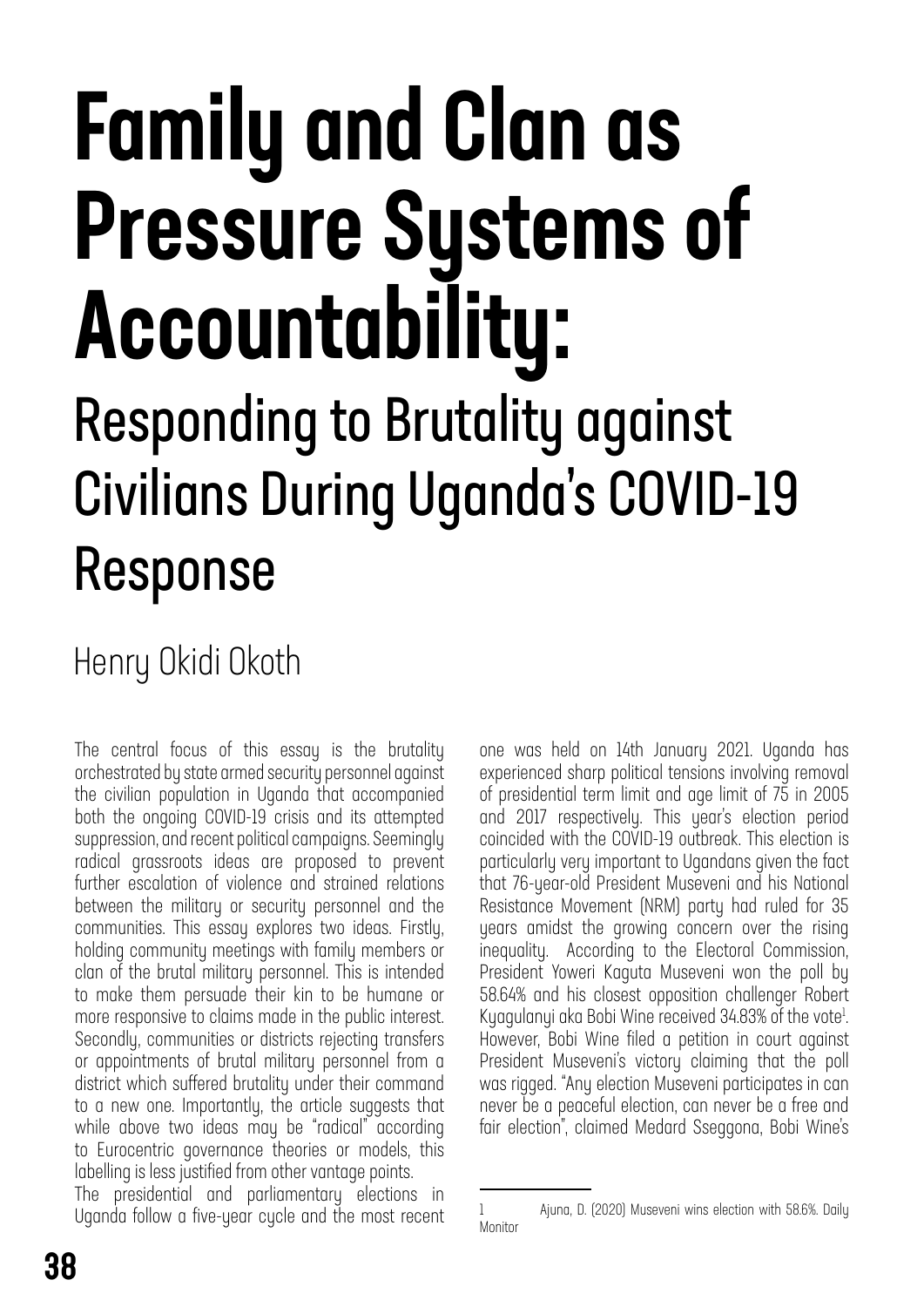#### Henry Okidi Okoth

lawyer.2 President Museveni has often been accused of using violence against political rivals and as a major tool to maintain rigid control over Uganda, an allegation he denies.

Human Rights Watch observes that the recent elections were characterized by widespread violence and human rights abuses such as killings by security forces, arrests and beatings of opposition supporters and journalists, disruption of opposition rallies, and a nationwide internet blackout.3

#### COVID'S ROLE IN ESCALATING ELECTION VIOLENCE

Much as COVID-19 is a public health matter, political decisions continue to play an important role in policies and guidelines aimed at preventing its spread. widely regarded as historic opposition strongholds.<sup>5</sup> The security forces and government were accused of selectively enforcing the electoral guidelines on COVID-19 prevention in favour of the ruling NRM party. Opposition politicians claim that the state continues to use COVID-19 prevention as a pretense to gain political capital by violently cracking down on them and their supporters<sup>6</sup>. .<br>.

Early in the pandemic, the government introduced various preventative measures to slow the spread of the virus, including social distancing, use of sanitizers, travel restrictions, quarantine, curfews, and ultimately a full lockdown. These were often enforced in a draconian manner by armed forces who have a dark history of violence against civilians. The forces are composed of often ill-trained Local Defense Units, police, and the

## ...our communities tend to trust reputable elders and traditional leaders more than formal state governance structures.

Accordingly, the pandemic found its name being invoked in complex political situations, and not just in Uganda. One commentator in the Daily Monitor newspaper, Kaushik Basu argues that around the world, many autocratic regimes used the "pandemic as a pretext to arrest opponents and silence dissent"<sup>4</sup>. .

The Electoral Commission issued guidelines to be followed during the political campaigns to "prevent further spread of the virus." Political rallies were to be limited to a maximum of 200 people and prohibitions limited processions to and from the campaign venues. The electoral body also suspended political campaigns in major cities and towns they considered as hotspots for COVID-19, amidst claims that these urban areas were

4 Basu, K. (2020) Covid and common sense. Daily Monitor

army. It is upsetting if not surprising that by the time the country registered its 1st COVID-19 death, a dozen people had lost their lives at the hands of the brutal armed forces<sup>7</sup>.

<sup>2</sup> AFP (2020). Bobi Wine files election petition challenging Museveni's victory. Daily Monitor

<sup>3</sup> Human Rights Watch (2020) Uganda: Elections Marred by Violence.

<sup>5</sup> The Observer newspaper reports the suspension of campaigns in key urban areas by the Electoral Commission (EC),but a report in Daily monitor claims that the COVID-19 data contradicts Electoral Commission campaign freeze claims. Orena, A. (2020) EC now suspends campaigns in Kampala, Wakiso over COVID-19. Observer; Atukunda, N. (2020) Covid data contradicts EC campaign freeze claims. Daily Monitor.

<sup>6</sup> Security forces target mainly opposition candidates who they regard as threats to president Museveni and in the name of enforcing SOPs, people are indiscriminatively killed, some opposition candidates have resorted to wearing bullet proof vests and helmets during campaigns. In other words, SOPs seems to apply to opposition leaders and their supporters but not members of the ruling NRM party. Even the minister of health Dr Ruth Aceng was among the first key public officials to disregard the SOPs. Nyanzi, F. (2020) Police and military should not enforce SOPs selectively. Daily Monitor; Draku, F. (2020) Police teargas Amuriat as NRM holds processions. Daily Monitor; Draku, F. (2020) Police teargas Amuriat as NRM holds processions. Daily Monitor.

<sup>7</sup> BBC reports that In Uganda, at least 12 people have allegedly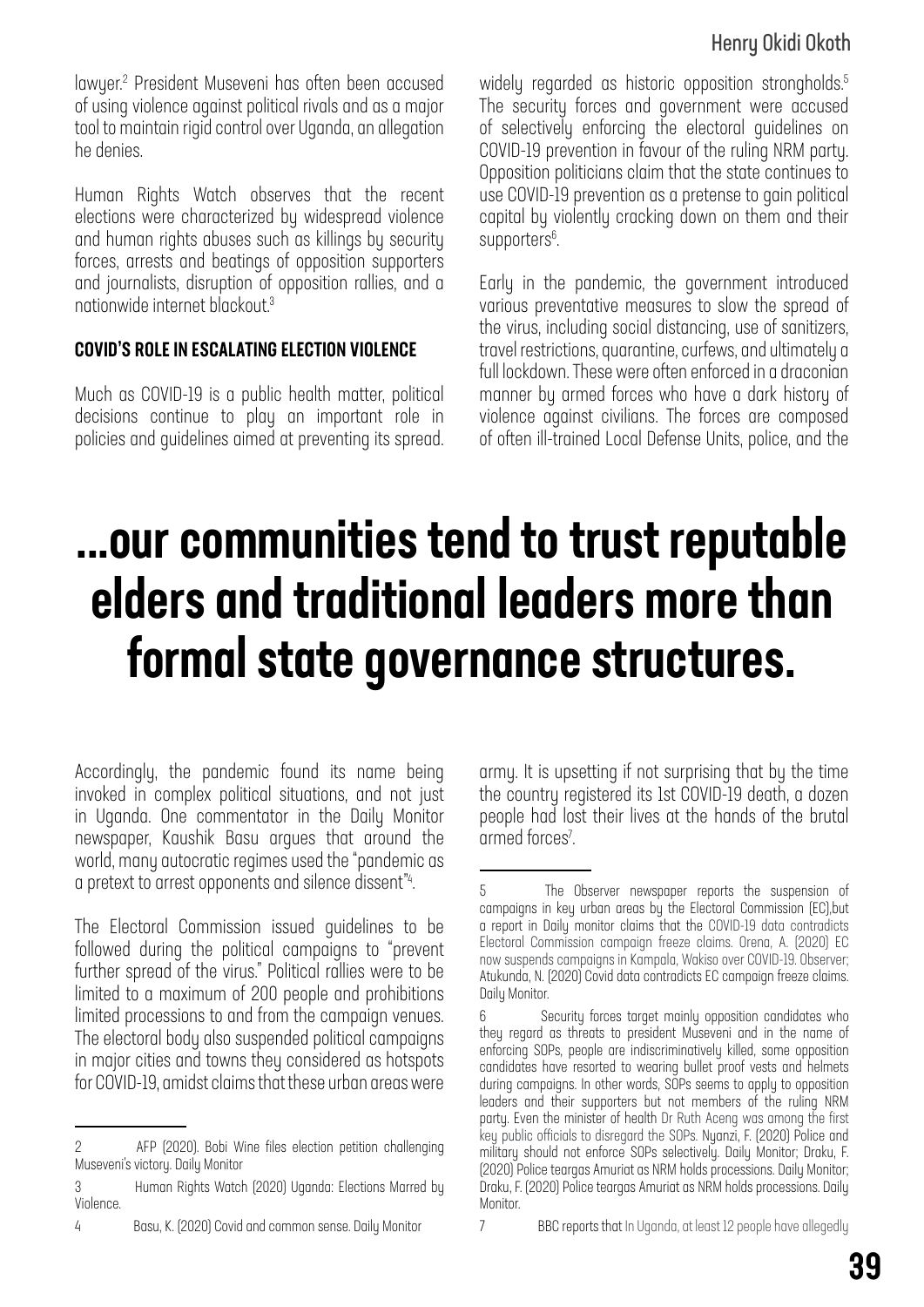#### Family and Clan as Pressure Systems of Accountability

In November 2020, Uganda witnessed some of its worst unrest in recent years. Presidential candidates Bobi Wine and Patrick Oboi Amuriat were violently arrested for allegedly flouting the controversial electoral guidelines. The security forces responded by indiscriminately shooting and killing nearly 60 civilians and injuring over 150 for holding a peaceful demonstration against the arrest of the two leading opposition presidential candidates<sup>8</sup>. Countrywide, the number of deaths caused by armed state security forces is high<sup>9</sup>. It is shocking that the government has fully justified the reckless and indiscriminate shooting of civilians by security agents, and at the time of writing , there is no sign that these perpetrators who murdered civilians on the streets in broad daylight will be brought to justice. The minister of Security, General Elly Tumwine, even defended the killings, saying: "police have a right to shoot you and kill you if you reach a certain level of violence… Can I repeat? Police have a right to shoot you and you die for nothing... Do it at your own risk."10. President Museveni bragged about how his government is a specialist in violence, saying: "They have entered the area we know very well, of fighting, and they will regret [it]."<sup>11</sup>.

People in Uganda, and other countries in similar situations, are not just dealing with the pandemic but also facing daily challenges of living and surviving under their authoritarian governments. A significant number of people have more fear for the security forces than contracting COVID-1912. Civilian-military relations

9 Daily Monitor (2020) Covid-19: How Ugandans died at the hands of security agents.

10 Observer (editorial) (2020). No single ambition should cost a life; BBC (2020) Bobi Wine protests: Shoot to kill defended by Uganda minister

11 Kahungu, M. (2020) Museveni warns public on riots.

are at an all-time low13.

#### COMMUNITY MEETINGS WITH FAMILIES OR CLOSE RELATIVES AND CLAN OF THE BRUTAL MILITARY **PERSONNEL**

Communities in Uganda cannot continue to watch the current unpleasant situation degenerate further. There is need to generate more sustainable and inclusive practical interventions that can reduce the widening gap between the members of armed forces and the people and harmonize relations beyond the aftermath of the pandemic. The silent majority of Ugandans know that the unfair treatment of fellow citizens is uncalled for and that it should be condemned in the strongest possible terms.

Whereas the community members in a district know all the notoriously brutal military leaders there, initiating a meeting with them directly can seem difficult because of the power dynamics involved. However, through their immediate families or close relatives, the harmonization or dialogue process can kick start. In a peaceful way, community members can approach the relatives of the brutal military personnel and explain the excesses caused or committed under their command.

In a typical African setting, community would members brainstorm with the relatives of the brutal military personnel to find a binding solution or way to improve the bad relations between the community and the military. In this case, such a meeting may be led by the elders in the community or by other traditional leaders. The relatives of the identified brutal officer would at least feel morally obligated to convey the message from the community to their kin. The military officer would in turn realize that his or her approach to the issues at hand is adversely impacting the lives of people and peaceful coexistence in the society where they live and may be motivated through these structures to change. Where the immediate relatives may not easily be reached, the community could involve the clan members of the problematic officers to listen to their plea for peace and empathy. Respected clan leaders can participate in dialogue with elders or local representatives of the aggrieved community. The dialogue signifies the love that community members

been killed by security officers enforcing measures to restrict the spread of coronavirus, while the country has only just confirmed its first death from COVID-19. Horrible stories in the Daily monitor revealed how people died in the hands of the security forces. BBC (2020) Uganda - where security forces may be more deadly than coronavirus; Daily Monitor (2020) Covid-19: How Ugandans died at the hands of security agents

<sup>8</sup> The video shows state security agents shooting peaceful demonstrators with live ammunitions: [https://twitter.com/observerug/](https://twitter.com/observerug/status/1329335187126280193) [status/1329335187126280193](https://twitter.com/observerug/status/1329335187126280193). See also: URN (2020). Bobi Wine protests: Over 1,000 bullet casings collected in Kampala. Observer

<sup>12</sup> Farida Nabourema (a Togolese human rights advocate) wrote an article in the African Arguments, a Pan-African platform entitled "Dictators love lockdowns" documenting how state security agents in dictatorial governments exercise excessive powers with impunity on citizens by shutting down their freedom of speech and association

through biased laws and guidelines during the lockdown. Nabourema, F. (2020) Dictators love lockdowns. African Arguments

<sup>13</sup> Civilian-military relation is at low currently in Uganda. Bagala, A. (2020) How LDUs have lost public confidence. Daily Monitor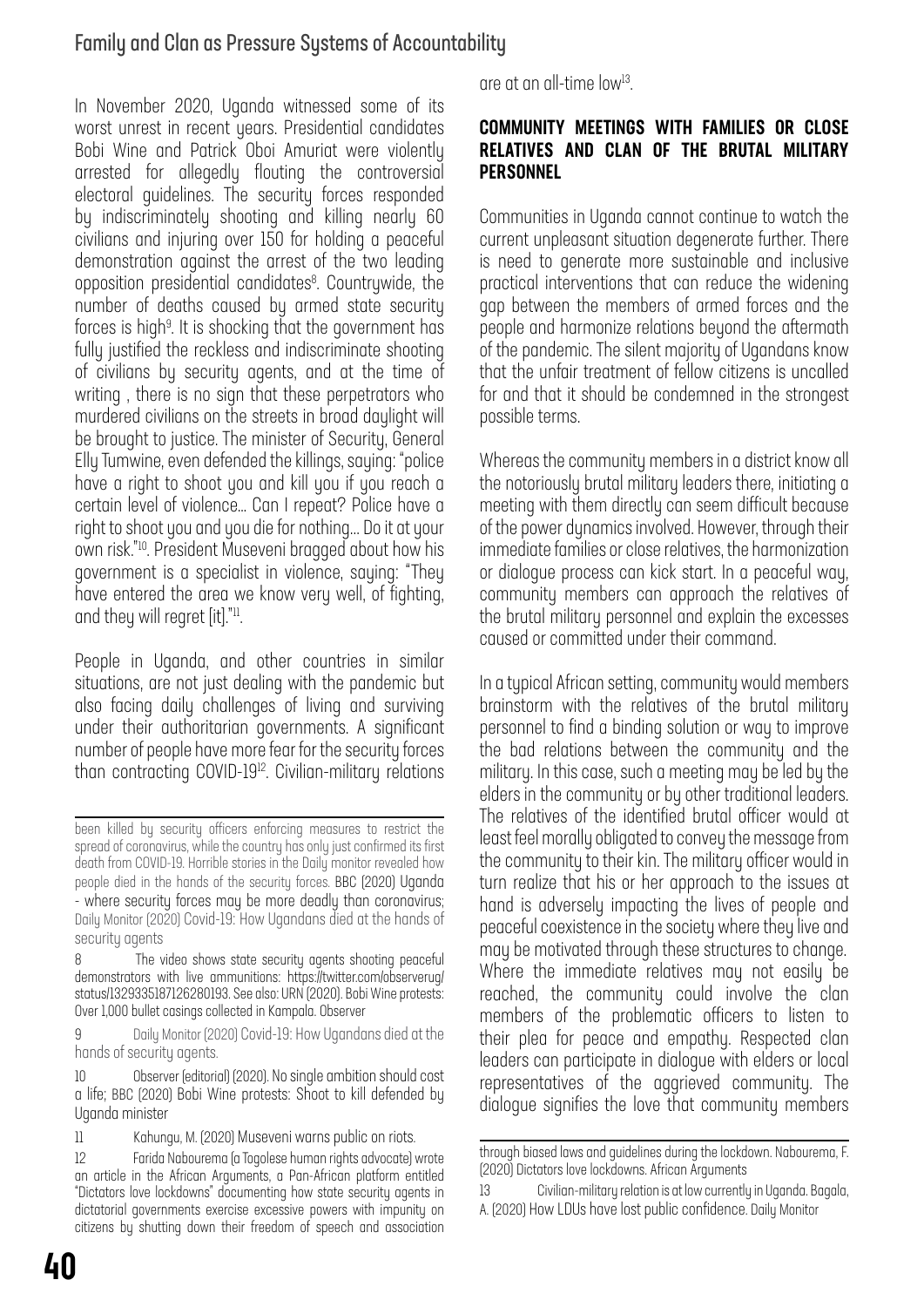#### Henry Okidi Okoth

have for the brutal military officer. Ultimately, the officer is likely to empathize with the people and in a steady manner peace and good relations will be established between specific military personnel and the community. If this happens in Northern Uganda, members of the Acholi communities might then apply mato oput, a traditional justice ceremony that includes forgiveness and reconciliation.

Women could play a pivotal role in such dialogue meetings because they have often been most harshly affected by brutality meted on the community members during pandemic prevention: Their livelihoods are affected; many are roadside or market vendors whose business has been impossible to conduct during periods of lockdown, yet they still have to provide for their families. These women have often been the direct victims of harsh enforcement of curfews[CITE]. Since women would tend to relate more to people than to hardware or military weapons, they would perhaps be significant in such mediation $14$ . This is because women extraordinarily function as forerunners in rebuilding clan communication, conflict resolution and peace building activities<sup>15</sup>.

This grassroots approach would create trust and confidence in the conflict resolution processes, since our communities tend to trust reputable elders and traditional leaders more than formal state governance structures. An anthropological case study conducted by Emma Eifversson indicates that customary conflict resolution systems are often better than the state led approach in addressing causes of conflict<sup>16</sup>. Such customary conflict resolution interventions lead to an increase in participation of the local communities in peace building and could indeed work better at grassroot level<sup>17</sup>.

#### REJECTING TRANSFERS AND PROMOTIONS OF THE BRUTAL MILITARY PERSONNEL

The communities in a district may resolve to reject a transfer, appointment, or promotion of a known brutal military personnel. They can petition the appointing authority to rescind the transfer or appointment of a badly behaved military officer. The community, through their traditional leaders or other locally based representatives, can mount pressure on the local district government or central government authorities to amplify their voice regarding welcoming a brutal officer or seeking to have him or her transferred to another district or community. They can write to central government expressing their refusal to welcome the brutal military personnel in their society. The media can amplify the community's decision to reject the transfer or appointment of a brutal officer.

Certain actors, sectors, or disciplines, like Eurocentric governance theories and models, would find the proposals above radical as the public realm is meant to stay distinct from the private realm. However, from different vantage points, those that would deem the proposal radical are unjustified. In fact, the effectiveness of these proposals can make us question the boundaries of such a distinction altogether.

This proposal has been tested and proven to work. It promotes having law abiding military personnel who are empathetic to the people. On October 17<sup>th</sup>, 2020, a notorious District Police Commander of Mityana district in central Uganda, Mr Alex Mwine commanded a team of armed security forces who teargassed a gathering of traditional chiefs of Mbogo clan of Buganda Kingdom for allegedly not observing social distancing18.

The gathering had some prominent religious leaders in attendance as well. The government attempted to transfer the above brutal officer to Hoima district but representatives of the traditional kingdom of Bunyoro and its subjects immediately protested the transfer. "We have rejected the transfer of Mr Mwine to Hoima which is the official seat of Bunyoro Kitara Kingdom. We have received reports about his disciplinary record and we have found it wanting," said Mr Andrew Byakutaga, the Bunyoro Kitara Kingdom Prime Minister. He read the letter before the media and sent a copy to the appointment authority who rescinded the transfer of Alex Mwine. The brutal officer was not wanted in the community because its members feared he would

<sup>14</sup> Galtung, J. (1999) Conflict transformation by peaceful means: The Transcend method. UN

<sup>15</sup> Lederach, J P. (1997) Sustainable reconciliation in divided societies. Washington, DC: USIP

<sup>16</sup> Elfversson, E. (2013) Third parties, the state, and communal conflict resolution: A comparative study of evidence from Kenya. In Thomas Ohlson Memorial Conference, Uppsala, Sweden, pp. 18-20.

<sup>17</sup> Mac Ginty, R. (2014) Everyday Peace: Bottom-up and Local Agency in Conflict-affected Societies. Security Dialogue 45, no. 6 (2014): 548-64.

<sup>18</sup> Mr Mwine has been surrounded by many controversies. In 2014, the community of Bundibugyo attacked the Police station where he was the District Police Commander and during the lockdown in 2020, he was accused of assaulting Mr Francis Zaake, the Mityana Municipality MP. Nantume, G. (2020) Alex Mwine-Mukono, the officer creating controversy in Mityana. Daily Monitor.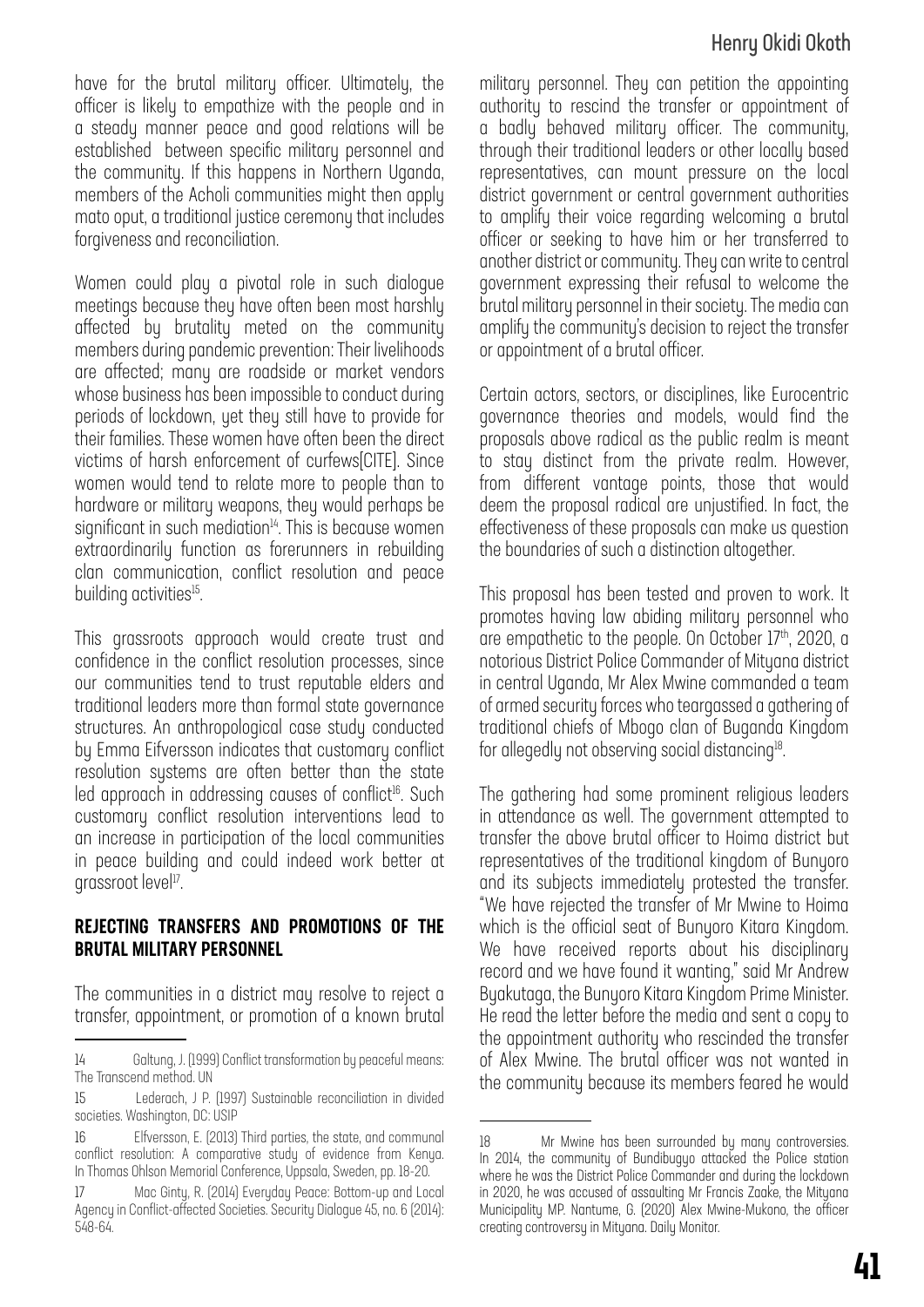#### Family and Clan as Pressure Systems of Accountability

antagonize their peaceful society.19 Thus, the local communities or traditional leaders have played a crucial role in checking and monitoring the conduct of security forces.

#### **CONCLUSION**

The proposed ideas above are not actually radical if we think about how the community members through various locally based or non-state structures put pressure on leaders at the district level in practise. Particularly, the customary dispute resolution processes that facilitate engagement with relatives and clan members are vital to achieving sustainable and stable peace. The above engagement will create urgency because the brutal military personnel may not merely disregard the plea from the community which they interact with daily, host to their families, relatives, and clan members. Above all it is the same community where the brutal officers would live after retiring from public office. In the interest of peace, the community would not want to witness bloodshed resulting from revenge by the relatives of the deceased murdered by the brutal military personnel during enforcement of COVID-19 preventive measures.

As in the case of Mr Alex Mwine, Ugandan communities are encouraged to reject a transfer, appointment, or promotion of a known brutal military personnel. This approach should be embraced in all parts of the country currently experiencing significant brutality from the security forces during COVID-19 prevention.

#### WORKS CITED

AFP (2020). Bobi Wine files election petition challenging Museveni's victory. Daily Monitor Available at: [https://www.monitor.co.ug/uganda/news/national/](https://www.monitor.co.ug/uganda/news/national/bobi-wine-files-election-petition-challenging-museveni-s-victory-3276200) [bobi-wine-files-election-petition-challenging-museveni-s](https://www.monitor.co.ug/uganda/news/national/bobi-wine-files-election-petition-challenging-museveni-s-victory-3276200)[victory-3276200](https://www.monitor.co.ug/uganda/news/national/bobi-wine-files-election-petition-challenging-museveni-s-victory-3276200)

- Ajuna, D. (2020) Museveni wins election with 58.6%. Daily Monitor Available at: [https://www.monitor.](https://www.monitor.co.ug/uganda/news/national/museveni-wins-election-with-58-6--3258968) [co.ug/uganda/news/national/museveni-wins-election](https://www.monitor.co.ug/uganda/news/national/museveni-wins-election-with-58-6--3258968)[with-58-6--3258968](https://www.monitor.co.ug/uganda/news/national/museveni-wins-election-with-58-6--3258968)

- Atukunda, N. (2020) Covid data contradicts EC campaign freeze claims. Daily Monitor. Available at: [https://](https://www.monitor.co.ug/uganda/special-reports/covid-data-contradicts-ec-campaign-freeze-claims-3242038) [www.monitor.co.ug/uganda/special-reports/covid-data-](https://www.monitor.co.ug/uganda/special-reports/covid-data-contradicts-ec-campaign-freeze-claims-3242038) [contradicts-ec-campaign-freeze-claims-3242038](https://www.monitor.co.ug/uganda/special-reports/covid-data-contradicts-ec-campaign-freeze-claims-3242038)

Bagala, A. (2020) How LDUs have lost public confidence. Daily Monitor. Available at: [https://www.monitor.](https://www.monitor.co.ug/uganda/news/national/how-ldus-have-lost-public-confidence-3221364) [co.ug/uganda/news/national/how-ldus-have-lost-public](https://www.monitor.co.ug/uganda/news/national/how-ldus-have-lost-public-confidence-3221364)[confidence-3221364](https://www.monitor.co.ug/uganda/news/national/how-ldus-have-lost-public-confidence-3221364)

Basu, K. (2020) Covid and common sense. Daily Monitor. Available at: [https://www.monitor.co.ug/uganda/](https://www.monitor.co.ug/uganda/special-reports/covid-and-common-sense-1915804) [special-reports/covid-and-common-sense-1915804.](https://www.monitor.co.ug/uganda/special-reports/covid-and-common-sense-1915804)

BBC (2020) Bobi Wine protests: Shoot to kill defended by Uganda minister. Available at: [https://www.bbc.](https://www.bbc.co.uk/news/world-africa-55016519) [co.uk/news/world-africa-55016519](https://www.bbc.co.uk/news/world-africa-55016519)

BBC (2020) Uganda - where security forces may be more deadly than coronavirus. Available at: [https://www.](https://www.bbc.co.uk/news/world-africa-53450850) [bbc.co.uk/news/world-africa-53450850](https://www.bbc.co.uk/news/world-africa-53450850)

Daily Monitor (2020) Covid-19: How Ugandans died at the hands of security agents. Available at: [https://](https://www.monitor.co.ug/uganda/news/national/covid-19-how-ugandans-died-at-the-hands-of-security-agents-1916380) [www.monitor.co.ug/uganda/news/national/covid-19-how](https://www.monitor.co.ug/uganda/news/national/covid-19-how-ugandans-died-at-the-hands-of-security-agents-1916380)[ugandans-died-at-the-hands-of-security-agents-1916380](https://www.monitor.co.ug/uganda/news/national/covid-19-how-ugandans-died-at-the-hands-of-security-agents-1916380)

Draku, F. (2020) Police teargas Amuriat as NRM holds processions. Daily Monitor. Available at: [https://](https://www.monitor.co.ug/uganda/news/national/police-teargas-amuriat-as-nrm-holds-processions-3220950) [www.monitor.co.ug/uganda/news/national/police-teargas](https://www.monitor.co.ug/uganda/news/national/police-teargas-amuriat-as-nrm-holds-processions-3220950)[amuriat-as-nrm-holds-processions-3220950](https://www.monitor.co.ug/uganda/news/national/police-teargas-amuriat-as-nrm-holds-processions-3220950)

Elfversson, E. (2013) Third parties, the state, and communal conflict resolution: A comparative study of evidence from Kenya. In Thomas Ohlson Memorial Conference, Uppsala, Sweden, pp. 18-20.

Galtung, J. (1999) Conflict transformation by peaceful means: The Transcend method. UN

- Human Rights Watch (2020) Uganda: Elections Marred by Violence. Available at: [https://www.hrw.org/](https://www.hrw.org/news/2021/01/21/uganda-elections-marred-violence) [news/2021/01/21/uganda-elections-marred-violence](https://www.hrw.org/news/2021/01/21/uganda-elections-marred-violence)

- Kahungu, M. (2020) Museveni warns public on riots. Available at: [https://www.monitor.co.ug/uganda/news/](https://www.monitor.co.ug/uganda/news/national/museveni-warns-public-on-riots-3205012) [national/museveni-warns-public-on-riots-3205012](https://www.monitor.co.ug/uganda/news/national/museveni-warns-public-on-riots-3205012)

- Kulera, M. (2020). Dr Ruth Aceng falls on her sword as Ugandans live in post-Covid illusion. Daily Monitor. Available at: [https://www.monitor.co.ug/uganda/oped/](https://www.monitor.co.ug/uganda/oped/columnists/muniini-k-mulera/dr-ruth-aceng-falls-on-her-sword-as-ugandans-live-in-post-covid-illusion-1899758) [columnists/muniini-k-mulera/dr-ruth-aceng-falls-on-her](https://www.monitor.co.ug/uganda/oped/columnists/muniini-k-mulera/dr-ruth-aceng-falls-on-her-sword-as-ugandans-live-in-post-covid-illusion-1899758)[sword-as-ugandans-live-in-post-covid-illusion-1899758](https://www.monitor.co.ug/uganda/oped/columnists/muniini-k-mulera/dr-ruth-aceng-falls-on-her-sword-as-ugandans-live-in-post-covid-illusion-1899758)

Lederach, J P. (1997) Sustainable reconciliation in divided societies. Washington, DC: USIP

Mac Ginty, R. (2014) Everyday Peace: Bottom-up and Local Agency in Conflict-affected Societies. Security Dialogue 45, no. 6 (2014): 548-64.

Mugerwa, F. (2020) Bunyoro kingdom rejects new Hoima police chief over teargasing clan meeting. Daily Monitor. Available at: [https://www.monitor.co.ug/uganda/](https://www.monitor.co.ug/uganda/news/national/bunyoro-kingdom-rejects-new-hoima-police-chief-over-teargasing-clan-meeting-2720266) [news/national/bunyoro-kingdom-rejects-new-hoima](https://www.monitor.co.ug/uganda/news/national/bunyoro-kingdom-rejects-new-hoima-police-chief-over-teargasing-clan-meeting-2720266)[police-chief-over-teargasing-clan-meeting-2720266](https://www.monitor.co.ug/uganda/news/national/bunyoro-kingdom-rejects-new-hoima-police-chief-over-teargasing-clan-meeting-2720266)

Nabourema, F. (2020) Dictators love lockdowns. African Arguments. Available at: [https://africanarguments.](https://africanarguments.org/2020/04/dictatorships-love-lockdown-coronavirus-togo/) [org/2020/04/dictatorships-love-lockdown-coronavirus-togo/](https://africanarguments.org/2020/04/dictatorships-love-lockdown-coronavirus-togo/)

Nantume, G. (2020) Alex Mwine-Mukono, the officer creating controversy in Mityana. Daily Monitor. Available at: [https://www.monitor.co.ug/uganda/news/national/](https://www.monitor.co.ug/uganda/news/national/alex-mwine-mukono-the-officer-creating-controversy-in-mityana-2720538) [alex-mwine-mukono-the-officer-creating-controversy-in-](https://www.monitor.co.ug/uganda/news/national/alex-mwine-mukono-the-officer-creating-controversy-in-mityana-2720538)

<sup>19</sup> Mugerwa, F. (2020) Bunyoro kingdom rejects new Hoima police chief over teargasing clan meeting. Daily Monitor.